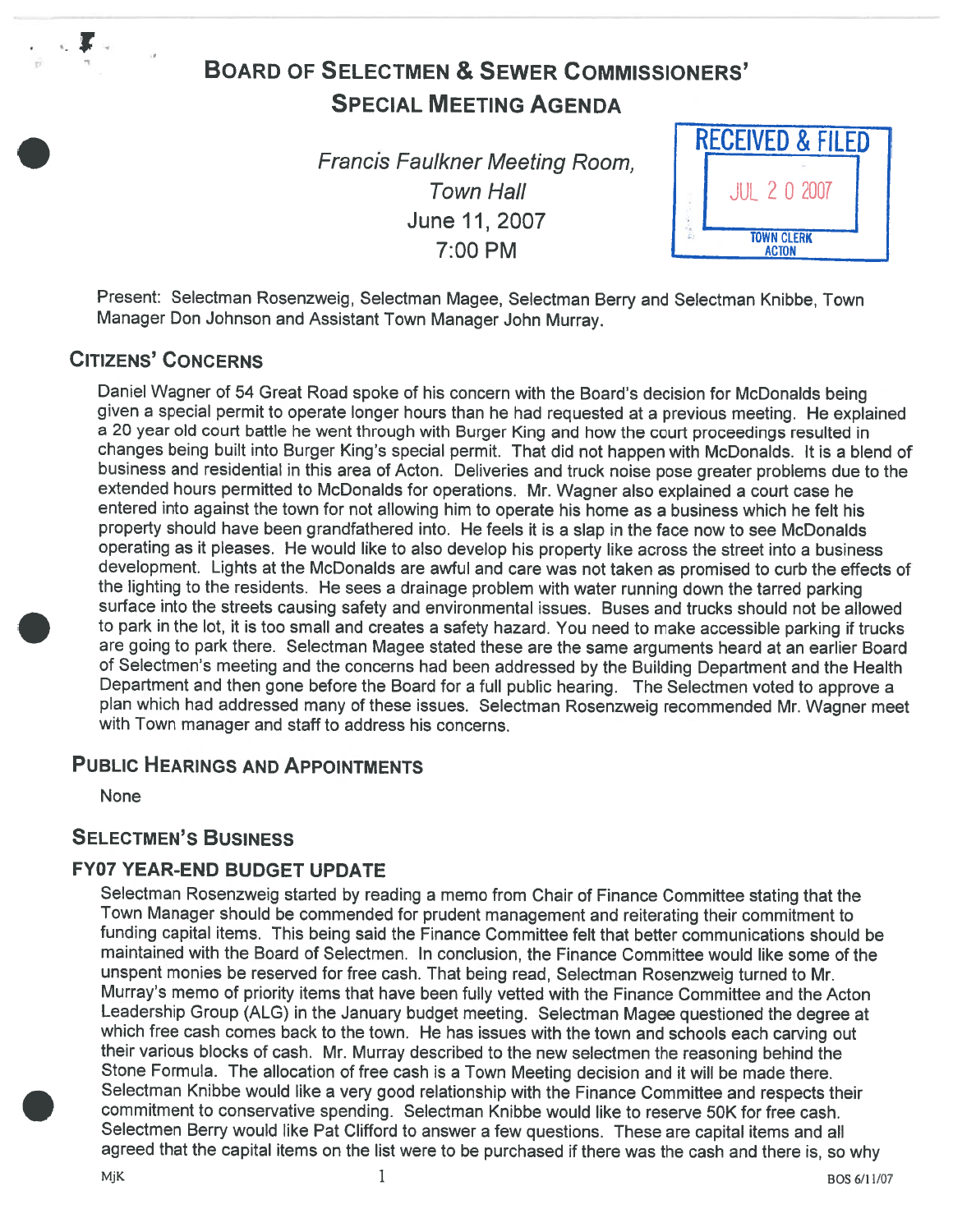the discussion on returning free cash. Mr. Murray stated that the common misconception is that free cash is only excess revenue or unspen<sup>t</sup> appropriations. In actuality, the free cash calculation also includes Town balance sheet changes in assets, liabilities, and fund balance. Selectman Magee stated again that this list is <sup>a</sup> segmen<sup>t</sup> of the list that go<sup>t</sup> prioritized. It might not seem as vetted to the new selectman but did go through many conversations. He would recommend 100-150K go to free cash. Mr. Murray would like the selectmen to give <sup>a</sup> range as the list is fluid list at the time. The Town Manager, Don Johnson explained that the town always has held some money at the end of the year in case of any emergency. A range would be helpful as they could still retain something to the last day ye<sup>t</sup> still fulfill some of the remaining capital purchases. Selectman Rosenzweig noted that at the last meeting there was <sup>a</sup> reques<sup>t</sup> to move the light study up higher on the list. Selectman Rosenzweig realized after speaking to her committee that to pu<sup>t</sup> together <sup>a</sup> proposal in such short notice would not be possible. Given that fact, Selectman Knibbe withdrew her request. They will presen<sup>t</sup> the study options in September. Mr. Murray stated it is the town's intent to go in priority order with the remaining spending. Mr. Murray asked if the Board had any other priority for consideration. As there were none, Selectman Magee moves Municipal Operations to return \$100-150 thousand from the FY 07 Budget allocation to free cash; and pursuan<sup>t</sup> to prior ALG agreements such amounts returned to free cash shall a) be reserved for municipal operations and b) shall be available for any Special Town Meeting and/or to be an addition, rather than <sup>a</sup> componen<sup>t</sup> of, the FY09 municipal revenue allocation. Selectman Berry seconds the motion. Selectman Knibbe would like this information to be forwarded to the School Committee and Acton Leadership Group. All in favor Motion passes. Selectman Magee moves the staff purchase priority items #26-47 of the fiscal year 2008 Capital Plan with fiscal year 2007 monies to the degree possible given monetary, legal, and time restrictions. Selectman Knibbe seconds the motion. A vote was taken and passes all in favor.

#### OTHER INFORMATION

4

Selectman Rosenzweig stated it looked as though on June 21 the Acton Leadership Group will hold <sup>a</sup> pre-organizational meeting at 7:30 a.m. in <sup>a</sup> show of commitment to the process. Selectman Knibbe had <sup>a</sup> question concerning Quail Ridge and their water usage, <sup>a</sup> follow-up to <sup>a</sup> notice to the Board of old business, stating <sup>a</sup> penalty was paid to the state for violations. The Town Manager gave what little back round information he had knowledge of and said the item does not need the Board's attention at this time. Selectman Rosenzweig left the room when the conversation started as she is <sup>a</sup> member in the club. Selectman Knibbe wanted to be certain that someone will monitor the existing permit. Selectman Magee clarified in this discussion the history of monitoring water usage at Quail Ridge, and noted that the Audubon International Company is <sup>a</sup> for profit company that has no connection to the Massachusetts Audubon Society or the National Audubon Society; but is an outfit that makes standards and you pay them for your rating. This misconception was the source of some of the original confusion on standards. Selectman Knibbe stated progress in formatting her Sidewalk committee. She hopes to have a list of members for the June 25<sup>th</sup> Board meeting for approval. Selectman Rosenzweig reminded the Board of the Shuttle Bus Forum meeting June  $14<sup>th</sup>$  at 7:00pm in the Faulkner Room of Town Hall.

# CONSENT AGENDA

None

# TOWN MANAGER'S REPORT

None

# ADDITIONAL INFORMATION

SELECTMAN MAGEE MOVED TO GO INTO EXECUTIVE SESSION FOR DISPOSITION OF REAL PROPERTY. THE BOARD WILL GO BACK INTO REGULAR SESSION ONLY FOR THE PURPOSE TO ADJOURN THE SESSION.